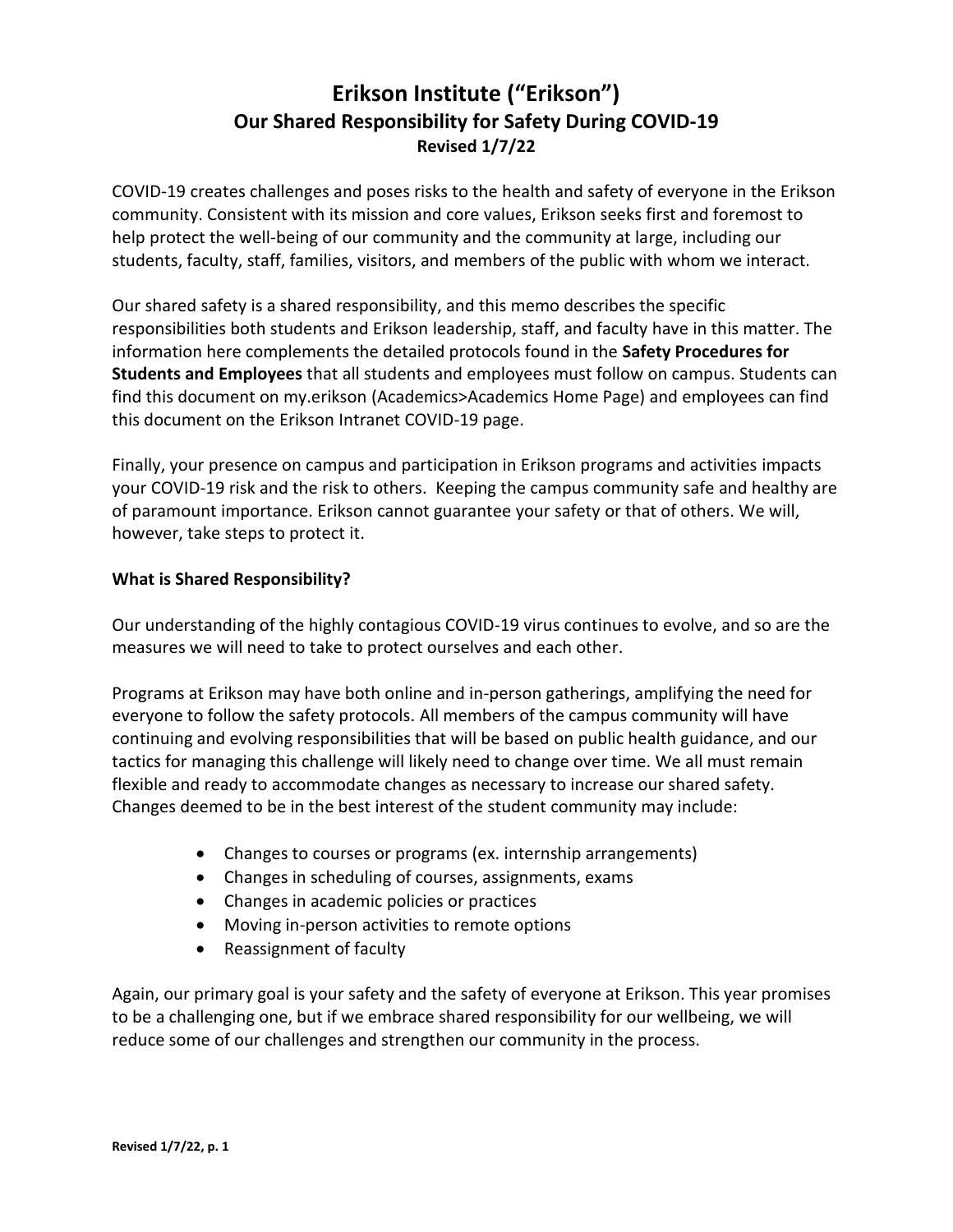## **Erikson Institute Responsibilities**

Erikson Institute takes your safety seriously and we are committed to doing everything within our power to ensure your safety while on campus. Erikson Institute will:

- *Continue to monitor* national, state, and local laws, rules and guidelines, including CDC guidance;
- *Continue to develop, review, communicate, and enforce* policies and procedures that reflect the most up-to-date recommendations for mitigating COVID-19-related risks and modify such policies and procedures as needed;
- *Listen to feedback* from members of the entire Erikson community about any areas of student and employee life requiring attention in the COVID-19 environment;
- *Direct and expect* all faculty, staff, and students to adhere to Erikson's requirements (including requirements for social distancing, personal hygiene, wearing of masks, cleaning and disinfecting of spaces, self-isolating as necessary, and self-monitoring for symptoms, as well as other COVID-19-related safety measures) and enforce those requirements through discipline when necessary;
- *Continue measures to limit risk to the Erikson Community,* including social distancing, requiring vaccinations, and cleaning and disinfecting campus spaces regularly to limit contagion;
- *Appropriately limit large gatherings and crowds* on campus or in connection with Erikson activities, including limiting the size, location, or frequency of in-person classes, academic activities, extracurricular activities, services, and ceremonies, as needed;
- *Promptly respond* to any reports of probable or confirmed cases of COVID-19 on campus, including implementing one or more of the following measures upon confirmation of the report:
	- $\circ$  Closing off and/or cleaning areas known to have been visited by the infected person;
	- $\circ$  Identifying and notifying others who have had close contact with the infected person;
	- $\circ$  Advising the infected person to follow all CDC and state health guidelines for isolation and recovery, including seeking medical attention;
	- o Complying with CDC and local public health recommendations and requirements, including providing appropriate notification to public health authorities; and
	- $\circ$  Determining whether and how to communicate information about the infected person to the community.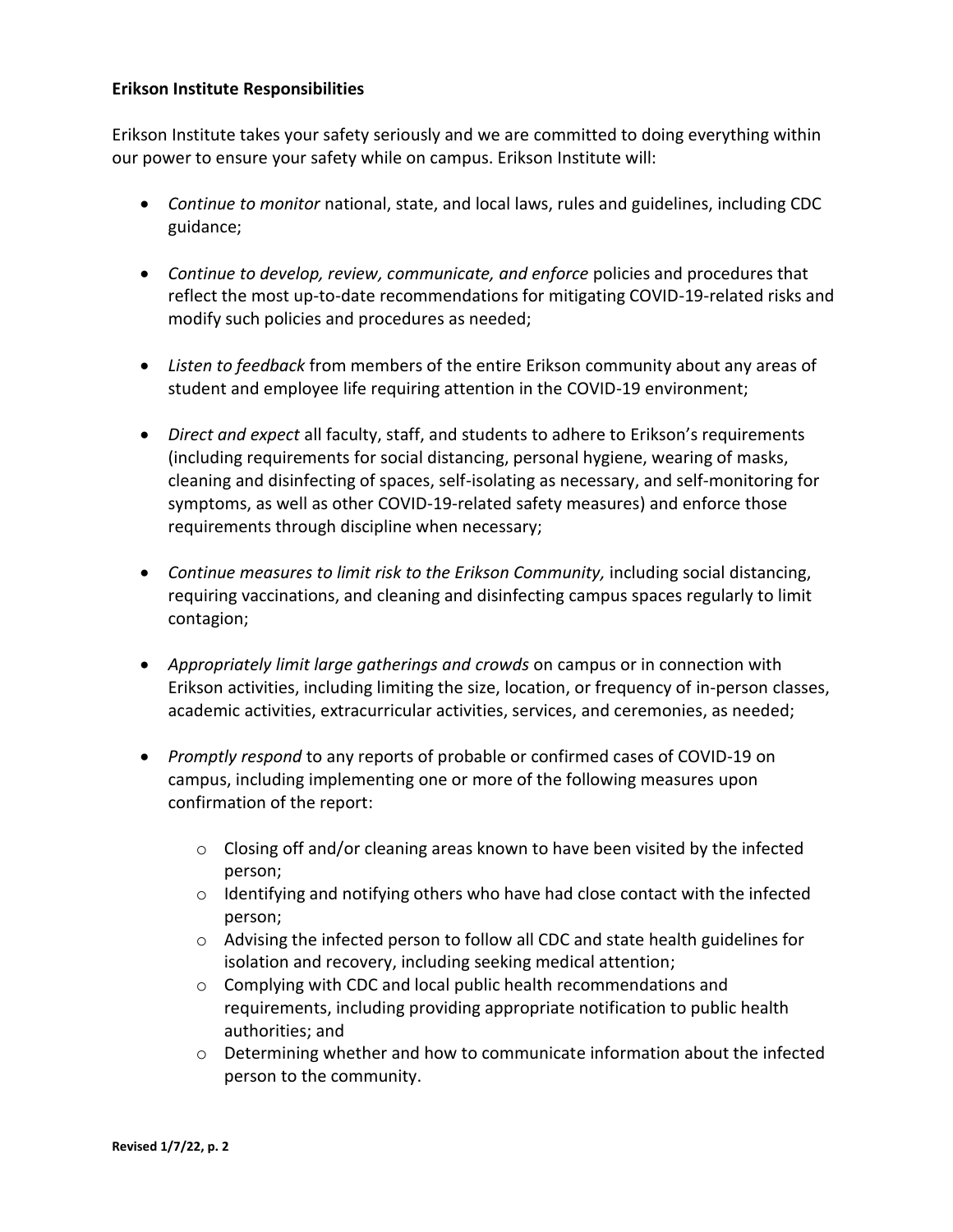• *Shift coursework, workplace, and other activities to remote delivery, postpone or cancel clinical assignments or campus activities, restrict or close access to campus, or move employees to different locations, in order to implement isolation protocols, or close campus,* in part or in full, as Erikson deems necessary or appropriate.

## **Student Responsibilities**

Students play a critical role in promoting the safety of our campus environment and in protecting themselves and others from exposure to COVID-19.

Erikson directs and expects all incoming and returning students to do the following:

- *Fully comply* with all of the responsibilities outlined in this statement, as well as in our **Safety Procedures for Students and Employees** document found on my.erikson (Academics>Academics Home Page), on signs posted on campus, and as stated in instructions given verbally by faculty or staff with regards to COVID-19 safety, as well as the following:
	- $\circ$  Wear a face covering/mask anytime you are in a common area, in a room where there is one or more other persons present, or anywhere on campus where social distancing cannot be maintained.
	- o Wash your hands or use alcohol-based hand sanitizer frequently while on campus.
	- $\circ$  Observe the rules and guidelines that have been put in place to ensure social distancing can be maintained.
	- o Self-isolate when you are feeling symptoms of COVID -19 or tested positive for COVID -19
	- o Other COVID-19-related safety measures directed to do.
- *Monitor themselves* for COVID-19 symptoms every day prior to coming to campus, including checking their temperatures or submitting to reasonable, non-invasive temperature checks;
- *Report to Erikson's representative,* either Maggie Brett, Interim Director of Student Affairs at [mbrett@erikson.edu](mailto:mbrett@erikson.edu) or David Wilson, Chief Human Resources Officer at [dwilson@erikson.edu](mailto:dwilson@erikson.edu) if believed or confirmed to have COVID-19 and have been on campus in the prior 10 days;
- Request alternative arrangements from their instructor if the student feels they are needed for the student to be able to participate fully in Erikson's programs or activities;
- *Follow* all state and local health department recommendations regarding their travel plans and return from travel.